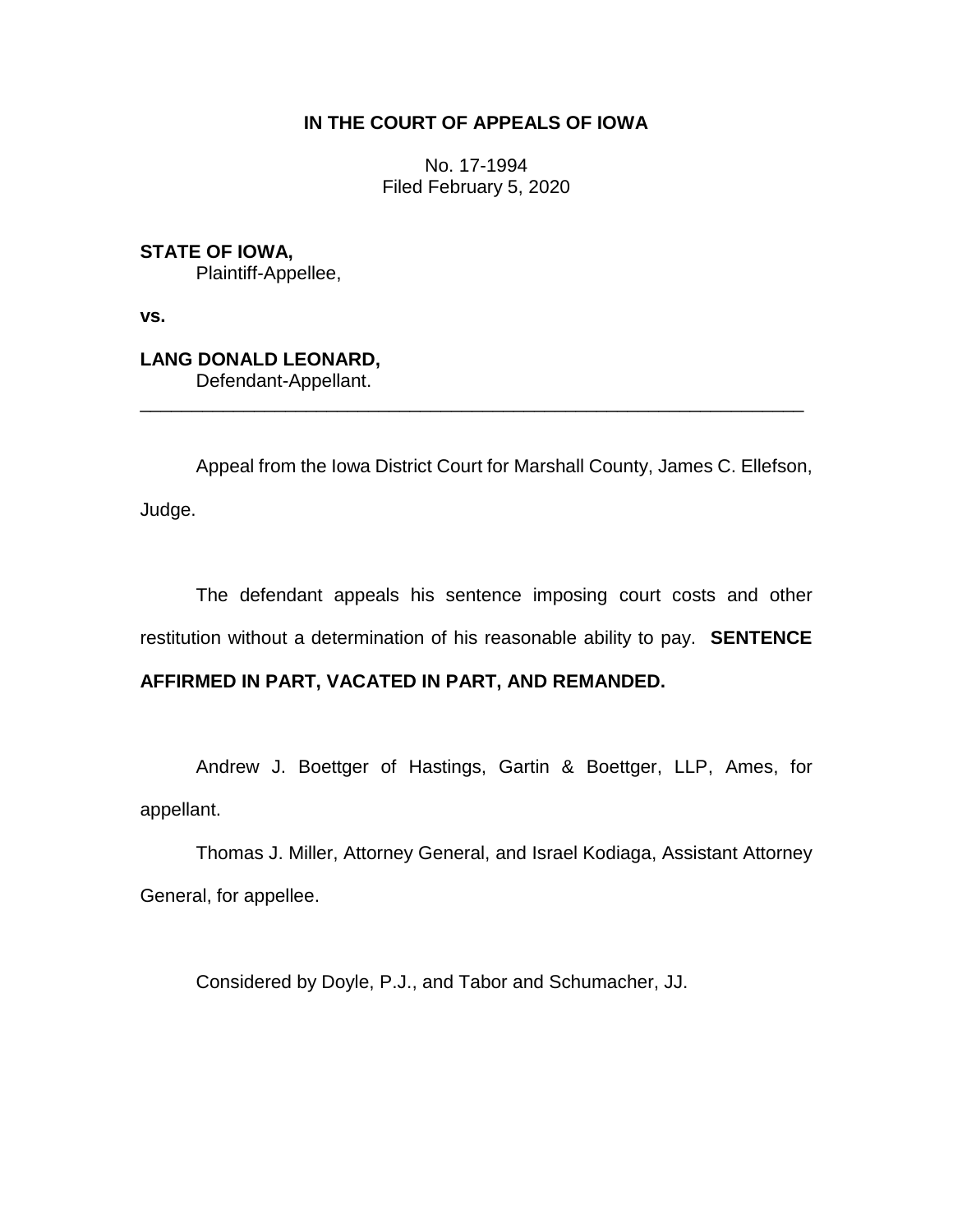## **TABOR, Judge.**

 $\overline{a}$ 

Lang Leonard appeals the restitution ordered as part of his sentence in three consolidated criminal proceedings. He argues the district court erred in ordering him to pay court costs, correctional fees, and "the costs of investigation and other matters that were paid at public expense" without knowing the extent of those costs and without determining his reasonable ability to pay. Leonard's argument is correct under *State v. Albright*, 925 N.W.2d 144 (Iowa 2019). Thus we vacate the restitution portion of his sentence and remand for resentencing consistent with *Albright*.

In 2017, Leonard pleaded guilty to several crimes, including second-degree burglary, illegal possession of a firearm, displaying a dangerous weapon, prohibited acts, and possession of methamphetamine. In a consolidated sentencing order, the district court imposed prison terms, fines, surcharges, and victim restitution. The court also ordered Leonard to pay other restitution<sup>1</sup> without having the total amounts available and not having assessed his reasonable ability to pay. Leonard appeals. $2$ 

<sup>&</sup>lt;sup>1</sup> Iowa Code section 910.2 (2017) creates two restitution categories. Sentencing courts must order offenders to pay amounts in the first category—comprised of victim restitution, as well as statutory fines, penalties, and surcharges—regardless of their reasonable ability to pay. *State v. Gross*, 935 N.W.2d 695, 701 (Iowa 2019). But courts may only order offenders to reimburse amounts in the second category—consisting of crime victim assistance fund outlays, restitution to public agencies, court-appointed attorney fees, and court costs including correctional fees—to the extent the offender is reasonably able to pay. *Id.*

 $2$  Shortly after appointment in fall 2018, appellate counsel filed a motion to withdraw alleging the appeal was frivolous under Iowa Rule of Appellate Procedure 6.1005. The supreme court denied that motion in January 2019. The supreme court transferred the case to our court in October 2019.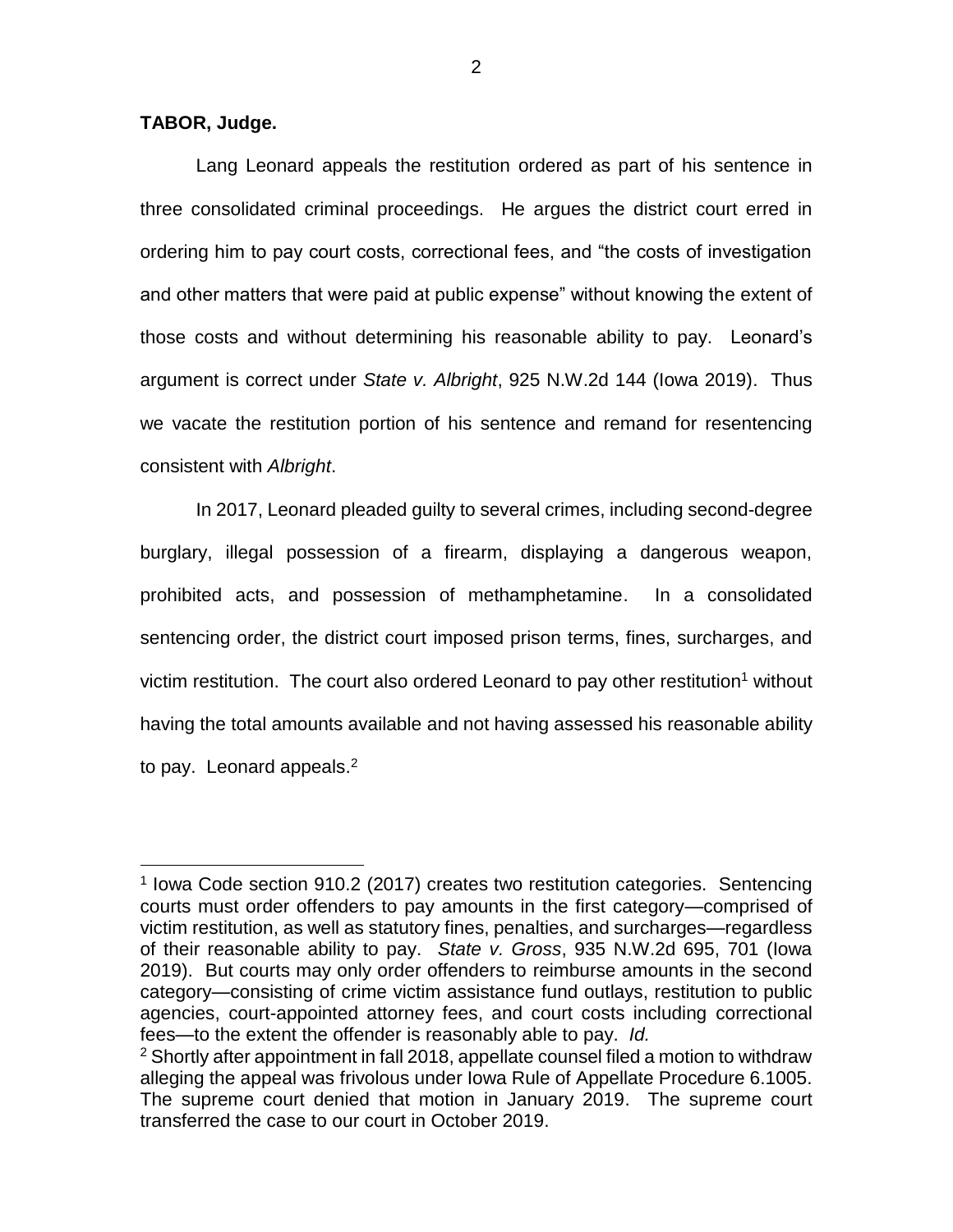In his appellant's brief, Leonard contends neither the sentencing transcript nor the sentencing order show the district court "engaged in the prerequisite inquiry relative to determining [his] reasonable ability to pay."<sup>3</sup> Without that inquiry, Leonard suggests the restitution order was an illegal sentence that may be corrected at any time, citing Iowa Rule of Criminal Procedure 2.24(5)(a). But in *Gross*, our supreme court rejected the notion that an award of restitution made without a reasonable-ability-to-pay hearing was an illegal sentence. 935 N.W.2d at 698. Instead, *Gross* clarified that "whether the sentencing court determined the defendant's reasonable ability to pay before imposing restitution" is an issue that may be raised for the first time on appeal even though it was not raised in the district court. *Id*.

We review Leonard's contention for the correction of errors at law. *See Albright*, 925 N.W.2d at 158.

Still, the State argues Leonard's ability-to-pay challenge is not properly before us. According to its appellee's brief, "Because the district court ordered Leonard to pay the restitution costs but did not set up a plan of payment or issue a final restitution order, the matter is not complete and therefore Leonard's ability to pay challenge is not directly appealable."

It is true that *Albright* stated:

 $\overline{a}$ 

Restitution orders entered by the court prior to the final order are not appealable as final orders or enforceable against the offender. The

<sup>&</sup>lt;sup>3</sup> Leonard's brief also cites the requirement that a court state reasons for selecting a particular sentence under Iowa Rule of Criminal Procedure 2.23(3)(d). He has not sufficiently developed that argument to merit our consideration. *See State v. Louwrens*, 792 N.W.2d 649, 650 (Iowa 2010) (noting passing reference to an issue is insufficient to raise it for appeal). And besides, the court provided ample reasons for selecting the particular terms of incarceration.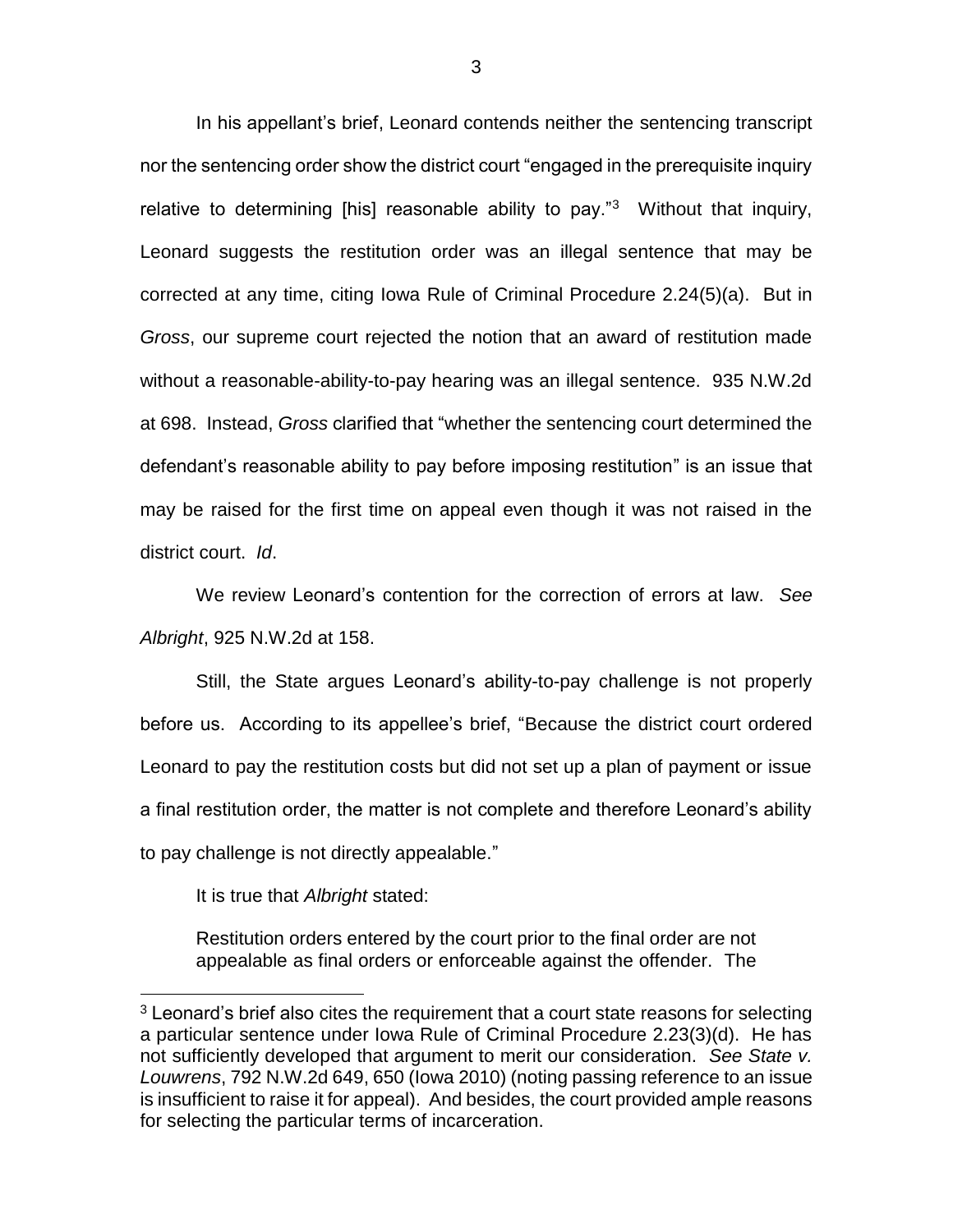reason for these orders being nonappealable or enforceable is that the final order of restitution must take into account the offender's reasonable ability to pay. Iowa Code § 910.3.

## 925 N.W.2d at 161.

But what actually happened in *Albright* is the supreme court "vacate[d] the restitution part of the sentencing order" and remanded for the district court to set restitution in a manner consistent with that opinion. *Id*. at 162. The *Albright* court decided, at least implicitly, that the question of the district court's compliance with the reasonable-ability-to-pay provision in section 910.2 was properly before it. *Id*. After *Albright*, the supreme court has repeatedly considered restitution orders that would not be final under the State's reasoning. *See State v. Headley*, 926 N.W.2d 545, 553 (Iowa 2019) (finding district court erred in ordering Headley to pay restitution in the form of court costs and correctional fees without first determining his reasonable ability to pay those items); *State v. Petty*, 925 N.W.2d 190, 197 (Iowa 2019) (vacating order where district court directed Petty to pay restitution in the form of court costs and attorney fees, "due immediately," without first determining his reasonable ability to pay those items); *State v. Covel*, 925 N.W.2d 183, 189 (Iowa 2019) (reversing where district court did not have the total amount of restitution owed when entering its order finding Covel reasonably able to pay). We follow that same path here.

As discussed, the district court can only order restitution for court costs, including correctional fees and court-appointed attorney fees, to the extent the offender is reasonably able to pay. *See* Iowa Code § 910.2. At the time of sentencing, the district court did not have the amounts for any of those items before it. The court made no reasonable-ability-to-pay determination.